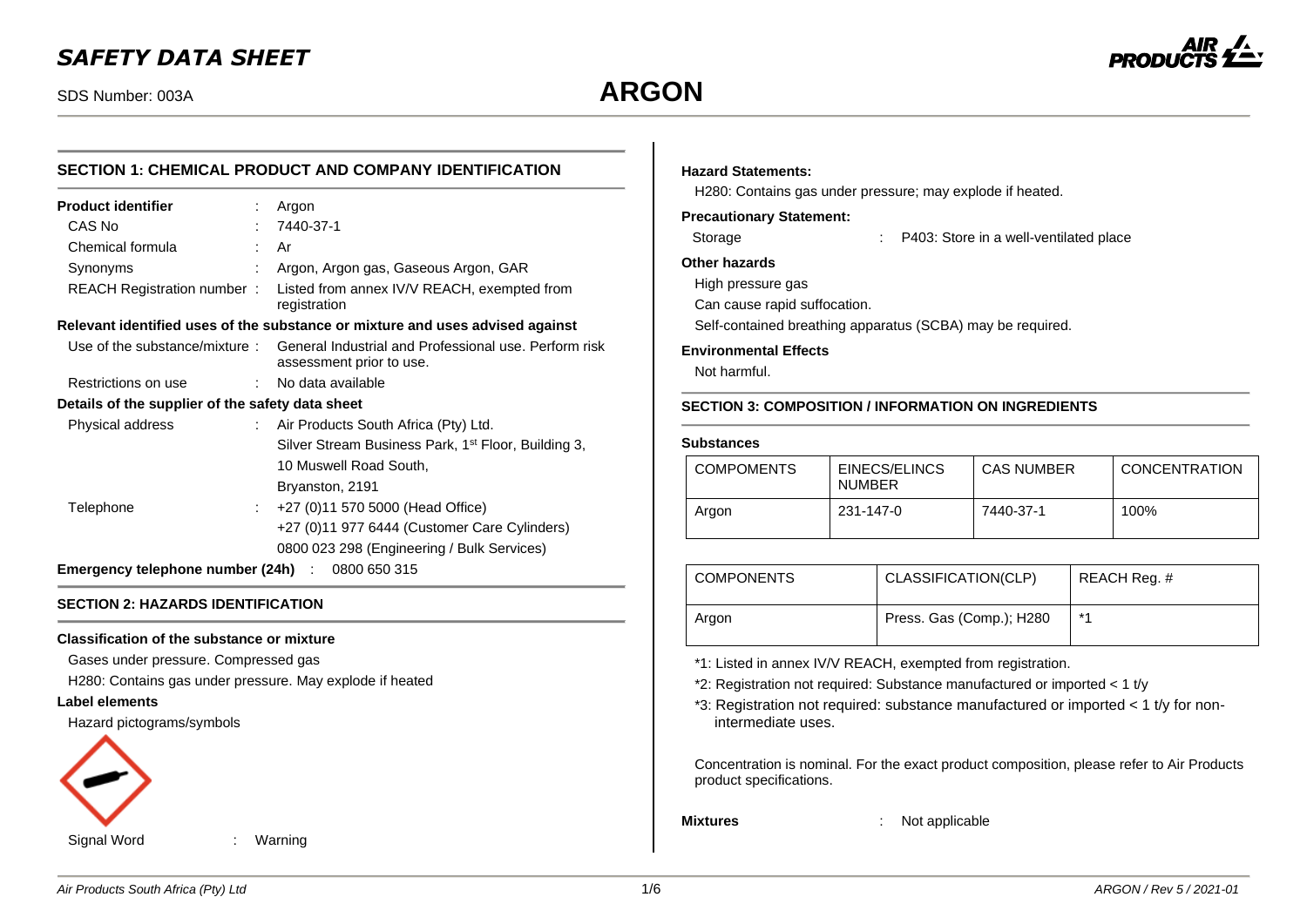| <b>SECTION 4: FIRST AID MEASURES</b>     |                                                                                                                                                                                         | <b>Advice for fire-fighters</b>               | Wear self-contained breathing apparatus for fire fighting<br>if necessary. Standard protective clothing and                                                                     |  |  |  |
|------------------------------------------|-----------------------------------------------------------------------------------------------------------------------------------------------------------------------------------------|-----------------------------------------------|---------------------------------------------------------------------------------------------------------------------------------------------------------------------------------|--|--|--|
| <b>Description of first aid measures</b> |                                                                                                                                                                                         |                                               | equipment (Self Contained Breathing Apparatus) for fire<br>fighters. Standard EN 137- Self-contained open- circuit                                                              |  |  |  |
| General advice                           | Move victim to uncontaminated area wearing self-<br>contained breathing apparatus. Keep victim warm and<br>rested. Call a doctor. Apply artificial respiration if<br>breathing stopped. |                                               | compressed air breathing apparatus for with full face<br>mask. Standard EN 469- protective clothing for<br>firefighters. Standard EN 659: Protective gloves foe<br>firefighters |  |  |  |
| Eye contact                              | In case of direct contact with eyes, seek medical advice                                                                                                                                | <b>SECTION 6: ACCIDENTAL RELEASE MEASURES</b> |                                                                                                                                                                                 |  |  |  |
| Skin contact                             | Adverse effects not expected from this product.                                                                                                                                         |                                               |                                                                                                                                                                                 |  |  |  |
| Ingestion                                | Ingestion is not considered a potential route of                                                                                                                                        |                                               | Personal precautions protective equipment and emergency procedures                                                                                                              |  |  |  |
|                                          | exposure.                                                                                                                                                                               |                                               | Gas/vapour heavier than air. May accumulate in confined spaces, particularly at or below                                                                                        |  |  |  |
| Inhalation                               | Move to fresh air. If breathing has stopped or is<br>laboured, give assisted respirations. Supplemental<br>oxygen may be indicated. If the heart has stopped,                           | Ventilate the area.                           | ground level. Evacuate personnel to safe areas. Wear self-contained breathing apparatus<br>when entering area unless atmosphere is proved to be safe. Monitor oxygen level.     |  |  |  |
|                                          | trained personnel should begin cardiopulmonary<br>resuscitation immediately. In case of shortness of<br>breath, give oxygen.                                                            | <b>Environmental precautions</b>              | Do not discharge into any place where its accumulation<br>could be dangerous. Prevent further leakage or spillage<br>if safe to do so.                                          |  |  |  |
|                                          | Most important symptoms and effects, both acute and delayed                                                                                                                             |                                               | Methods and material for containment and cleaning up<br>: Ventilate the area.                                                                                                   |  |  |  |
| Symptoms                                 | Exposure to oxygen deficient atmosphere may cause<br>the following symptoms: Dizziness. Salivation. Nausea.<br>Vomiting. Loss of mobility/consciousness.                                | Additional advice                             | If possible, stop flow of product. Increase ventilation to<br>the release area and monitor oxygen level. If leak is<br>from cylinder or cylinder valve, call the Air Products   |  |  |  |
| Treatment                                | Indication of any immediate medical attention and special treatment needed<br>If exposed or concerned: Seek medical attention/advice.                                                   |                                               | emergency telephone number. If the leak is in the user's<br>system, close the cylinder/source valve, safely vent the                                                            |  |  |  |
| <b>SECTION 5: FIRE-FIGHTING MEASURES</b> |                                                                                                                                                                                         |                                               | pressure, and purge with an inert gas before attempting<br>repairs.                                                                                                             |  |  |  |
| <b>Extinguishing media</b>               |                                                                                                                                                                                         | Reference to other sections :                 | For more information refer to section 8 and 13                                                                                                                                  |  |  |  |
| Suitable extinguishing media:            | The product itself does not burn. Use extinguishing<br>media appropriate for surrounding fire.                                                                                          |                                               |                                                                                                                                                                                 |  |  |  |
|                                          | Extinguishing media which must not be used for safety reasons:                                                                                                                          | Do not use water jet<br>to extinguish.        |                                                                                                                                                                                 |  |  |  |

## **Special hazards arising from substance or mixture**

Upon exposure to intense heat or flame, cylinder will vent rapidly and or rupture violently. Product is non-flammable and does not support combustion. Move away from container and cool with water from a protected position. Keep containers and surroundings cool with water spray.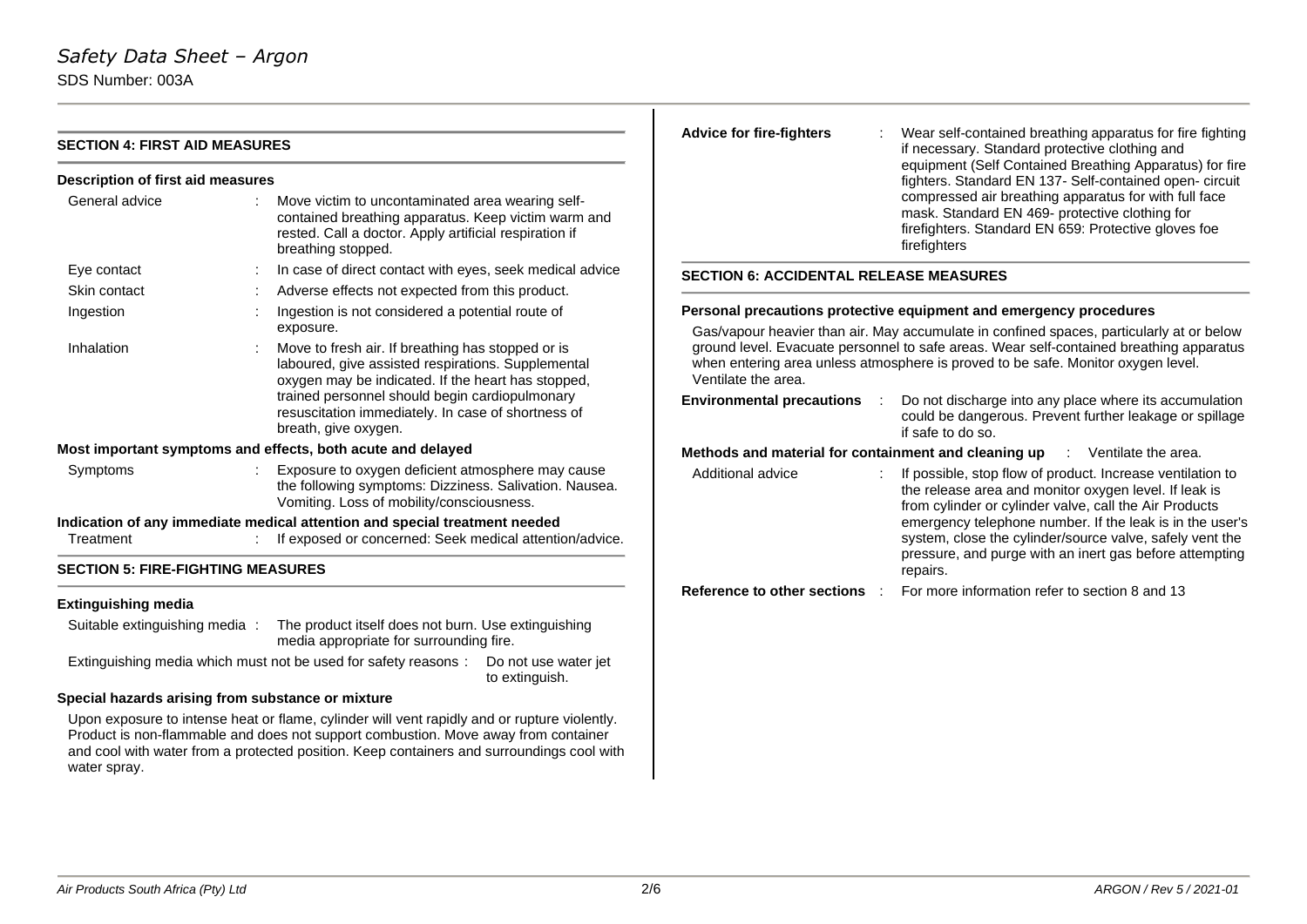## **SECTION 7: HANDLING AND STORAGE**

#### **Precautions for safe handling**

Cylinders should be stored up right with valve protection guard in place and firmly secured to prevent falling or being knocked over. Use equipment rated for cylinder pressure. Protect cylinders from physical damage; do not drag, roll, slide or drop. Do not allow storage area temperature to exceed 50°C. Only experienced and properly instructed persons should handle compressed gases/cryogenic liquids. Before using the product, determine its identity by reading the label. Know and understand the properties and hazards of the product before use. When doubt exists as to the correct handling procedure for a particular gas, contact the supplier. Do not remove or deface labels provided by the supplier for the identification of the cylinder contents. When moving cylinders, even for short distances, use a cart (trolley, hand truck, etc.) designed to transport cylinders. Do not remove valve guards. Before connecting the container, check the complete gas system for suitability, particularly for pressure rating and materials. Before connecting the container for use, ensure that back feed from the system into the container is prevented. Ensure the complete gas system is compatible for pressure rating and materials of construction. Ensure the complete gas system has been checked for leaks before use. Employ suitable pressure regulating devices on all containers when the gas is being emitted to systems with lower pressure rating than that of the container. Never insert an object (e.g. wrench, screwdriver, pry bar, etc) into valve openings. Doing so may damage valve causing a leak to occur.

Open valve slowly. If user experiences any difficulty operating cylinder valve discontinue use and contact supplier. Close container valve after each use and when empty, even if still connected to equipment. Never attempt to repair or modify container valves or safety relief devices. Damaged valves should be reported immediately to the supplier. Close valve after each use and when empty. Do not subject containers to abnormal mechanical shocks which may cause damage to their valve or safety devices. Never attempt to lift a cylinder by its valve guard. Do not use containers as rollers or supports or for any other purpose than to contain the gas as supplied. Never strike an arc on a compressed gas cylinder or make a cylinder a part of an electrical circuit. Do not smoke while handling product or cylinders. Never re-compress a gas or a gas mixture without first consulting the supplier. Never attempt to transfer gases from one cylinder/container to another. Always use backflow protective device in piping. Never use direct flame or electrical heating devices to raise the pressure of a container. Containers should not be subjected to temperatures above 50°C. Prolonged periods of cold temperature below -30°C should be avoided.

#### **Conditions for safe storage, including any incompatibilities**

Full containers should be stored so that oldest stock is used first. Containers should be stored in a purpose-built compound which should be well ventilated, preferably in the open air. Stored containers should be periodically checked for general condition and leakage. Observe all regulations and local requirements regarding storage of containers. Protect containers stored in the open against rusting and extremes of weather. Containers should not be stored in conditions likely to encourage corrosion.

Containers should be stored in the vertical position and properly secured to prevent toppling. The container valves should be tightly closed and where appropriate valve outlets should be capped or plugged. Container valve guards or caps should be in place. Keep containers tightly closed in a cool, well-ventilated place. Store containers in location free from fire risk and away from sources of heat and ignition. Full and empty cylinders should be segregated. Do not allow storage temperature to exceed 50°C. Return empty containers in a timely manner.

#### **Technical measures/Precautions**

Containers should be segregated in the storage area according to the various categories (e.g. flammable, toxic, etc.) and in accordance with local regulations. Keep away from combustible material.

#### **SECTION 8: EXPOSURE CONTROLS AND PERSONAL PROTECTION**

#### **Exposure controls**

#### **Engineering measures**

Provide natural or mechanical ventilation to prevent oxygen deficient atmospheres below 19.5% oxygen.

#### **Personal protective equipment**

| Respiratory protection                            | Self-contained breathing apparatus (SCBA) or positive<br>pressure airline with mask are to be used in oxygen-<br>deficient atmosphere. Air purifying respirators will not<br>provide protection. Users of breathing apparatus must<br>be trained. |
|---------------------------------------------------|---------------------------------------------------------------------------------------------------------------------------------------------------------------------------------------------------------------------------------------------------|
| Hand protection                                   | Wear sturdy work gloves when handling gas cylinders.<br>Standard EN 388- Protective gloves against mechanical<br>risk.                                                                                                                            |
|                                                   | The breakthrough time of the selected glove(s) must be<br>greater than the intended use period.                                                                                                                                                   |
| Eye protection                                    | Safety glasses recommended when handling cylinders.<br>Standard EN 166-Personal eye-protection.                                                                                                                                                   |
| Skin and body protection                          | Safety shoes are recommended when handling<br>cylinders. Standard EN ISO 20345- Personal protective<br>equipment-Safety footwear.                                                                                                                 |
| Special instructions for protection and hygiene : | Ensure adequate ventilation,<br>especially in confined areas.                                                                                                                                                                                     |
| Remarks                                           | Simple asphyxiant.                                                                                                                                                                                                                                |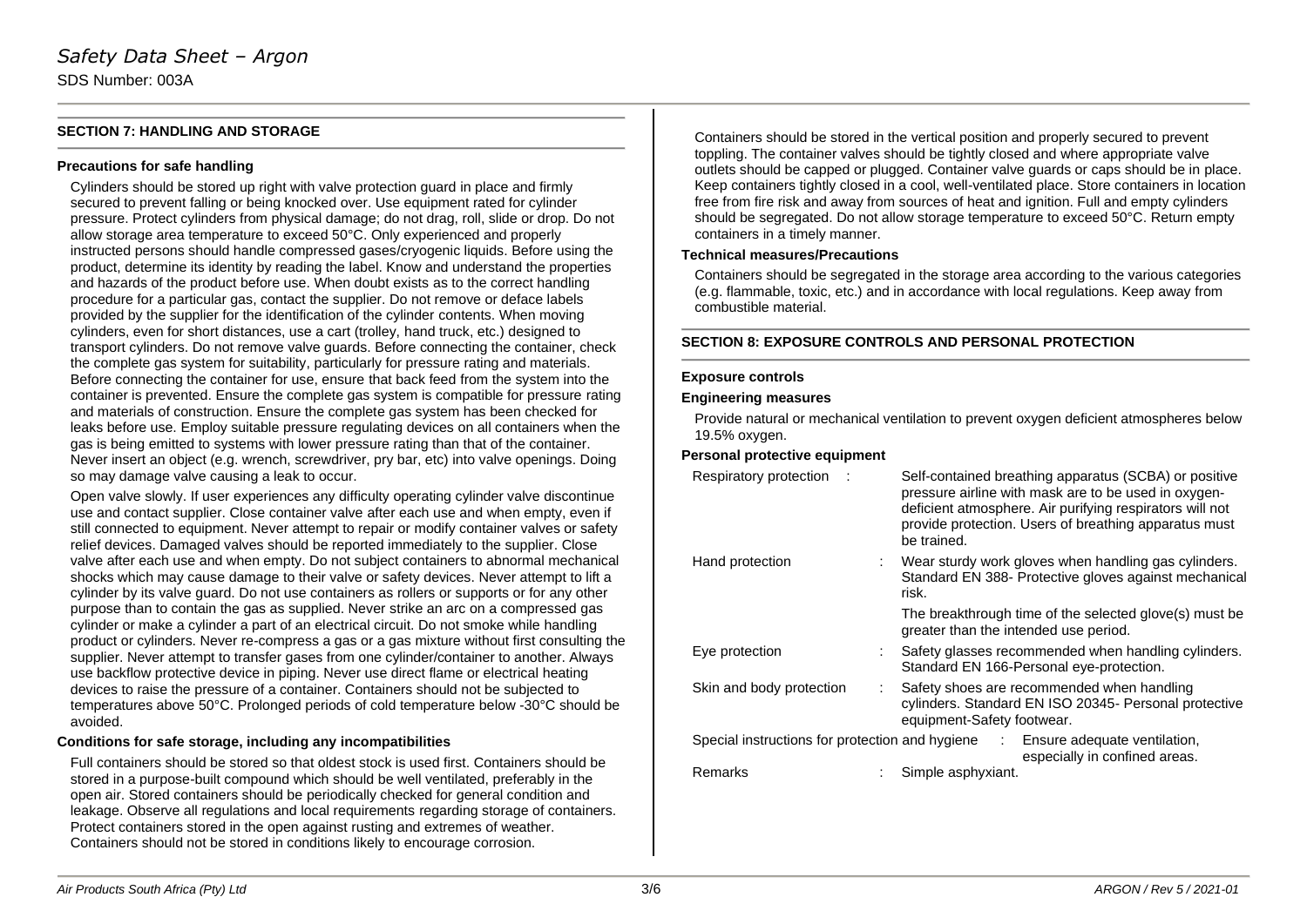# *Safety Data Sheet – Argon* SDS Number: 003A

**SECTION 9: PHYSICAL AND CHEMICAL PROPERTIES Information on basic physical and chemical properties** Form : Compressed gas. Colour : Colourless gas Odour : No odour warning properties. Molecular Weight : 39.95 g/mol Relative vapour density  $\therefore$  1.379 (air = 1) Heavier than air Vapour pressure : Not applicable. Density  $\therefore$  0.0017 g/cm<sup>3</sup> at 21 °C Note: (as vapour) Relative density **:** Not applicable Specific Volume 0.6043  $m^3$ /kg at 21 °C Boiling point/range : -185.8 °C Critical temperature : -122.4 °C Melting point/range : -189.3 °C Water solubility : 0.0673g/l Partition coefficient n-octanol/water [log Kow] : Not applicable<br>  $pH$  : Not applicable Not applicable Viscosity : No reliable data available Particle characteristics : Not applicable Upper and Lower explosion /flammability limits : No data available<br>Flash point : Not applicable  $\therefore$  Not applicable Auto-ignition temperature : Not known Decomposition temperature : Not applicable **Other information** Explosive properties : Not applicable<br>
Oxidizing properties : Not applicable Oxidizing properties Odour threshold : Odour threshold is subjective and inadequate to warn of overexposure Evaporation rate : Not applicable Flammability (solid, gas) : Refer to production classification Section 2<br>Upper flammability limit : Not applicable Upper flammability limit Lower flammability limit : Not applicable **SECTION: 10: STABILITY AND REACTIVITY Reactivity Reactivity Reactivity Reactivity** hazard other than the effects described in the sub sections below **Chemical Stability** : Stable under normal conditions. **Possibility of hazardous reaction** : No data available **Conditions to avoid** : None under recommended storage and handling conditions. See section 7 **Incompatible materials** : No data available **Hazardous decomposition products** : Under normal conditions of storage and use, hazardous decomposition products should not be produced. **SECTION 11: TOXICOLOGICAL INFORMATION Information on toxicological information Likely routes of exposure** Effects on eye : In case of direct contact with eyes, seek medical advice Effects on Skin : Adverse effects not expected from this product Inhalation effects : In high concentrations may cause asphyxiation. Asphyxiation may bring about unconsciousness without warning and so rapidly that victim maybe unable to protect themselves. Ingestion effects : Ingestion is not considered a potential route of exposure. Symptoms : Exposure to oxygen deficient atmosphere may cause the following symptoms: dizziness. Salivation. Nausea. Vomiting. Loss of mobility/consciousness. **Acute Toxicity** Acute oral toxicity : No data available on the product itself Acute inhalation toxicity : No data available on the product itself Acute dermal toxicity : No data available on the product itself Skin corrosion/irritation : No data available Serious eye damage Irritation : No data available Sensitization : No data available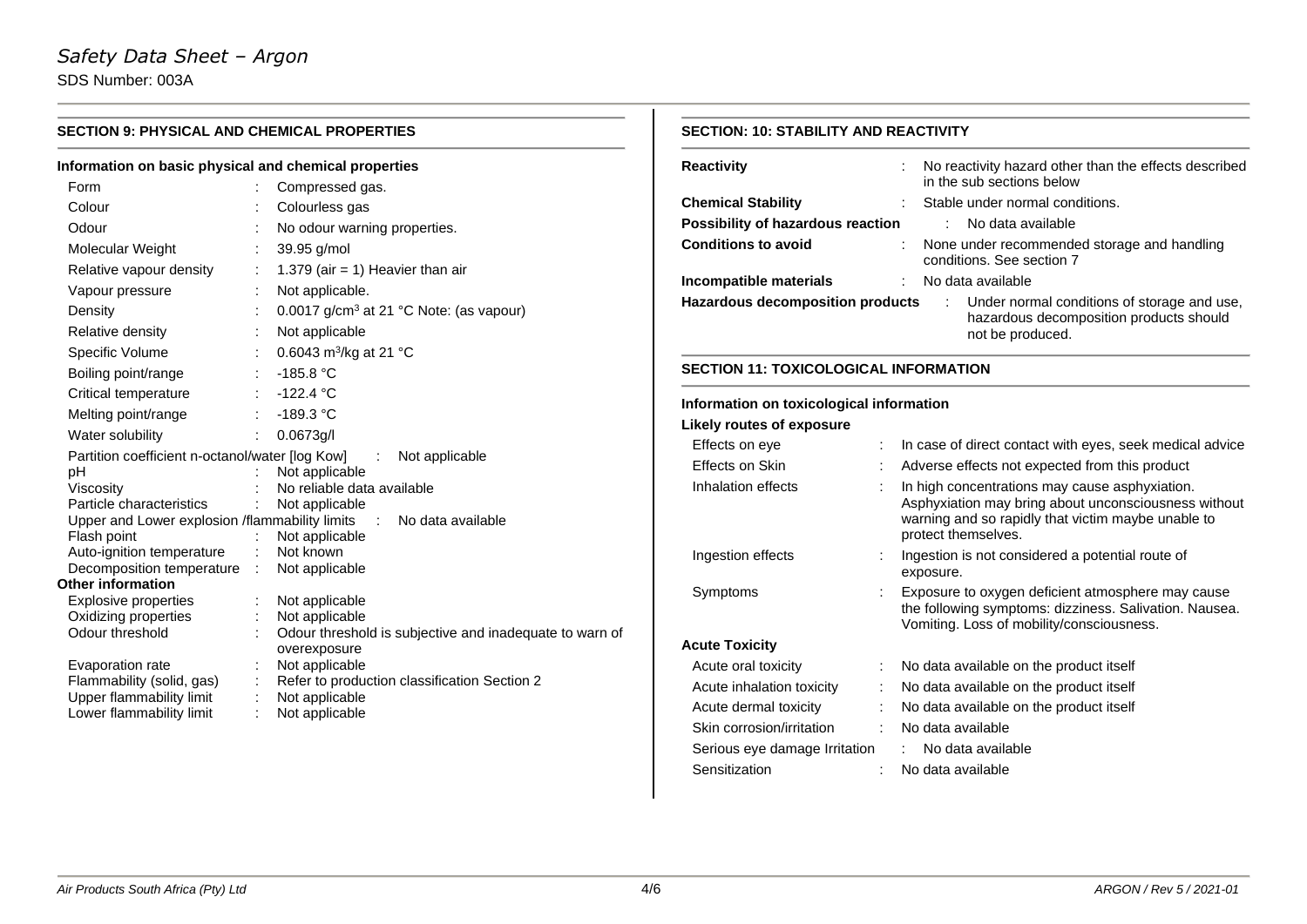# *Safety Data Sheet – Argon*

## SDS Number: 003A

## **Chronic toxicity or effects from long term exposure**

| Carcinogenicity                                             | No data available                         |                   |
|-------------------------------------------------------------|-------------------------------------------|-------------------|
| Reproductive toxicity                                       | : No data available on the product itself |                   |
| Germ cell mutagenicity                                      | : No data available on the product itself |                   |
| Specific target organ systemic toxicity (single exposure)   |                                           | No data available |
| Specific target organ systemic toxicity (repeated exposure) |                                           | No data available |
| Aspiration hazard                                           | : No data available                       |                   |

#### **SECTION 12: ECOLOGICAL INFORMATION**

# **Toxicity** Aquatic toxicity : No data is available on the product itself. Toxicity to other organisms : No data available on the product itself **Persistence and degradability** No data available **Bio-accumulative potential** : Refer to section 9 "partition coefficient (n-octanol/water)" **Mobility in soil** : Because of its high volatility, the product itself is unlikely to cause ground pollution. **Other adverse effects** This product has no known eco-toxicological effects.

| Effect on the ozone layer | No known effects from this product.                                       |
|---------------------------|---------------------------------------------------------------------------|
| Ozone Depleting Potential | : None                                                                    |
|                           | <b>Effect on the global warning</b> : No known effects from this product. |
| Global Warming Potential  | : None                                                                    |

## **SECTION 13: DISPOSAL CONSIDERATIONS**

| Waste treatment methods | Contact supplier if quidance is required.<br>Return unused product in original cylinder to supplier. |
|-------------------------|------------------------------------------------------------------------------------------------------|
| Contaminated packaging  | Return cylinder to supplier.                                                                         |

## **SECTION 14: TRANSPORT INFORMATION**

#### **ADR**

| UN/ID No.<br>Proper shipping name<br>Class or Division<br>Tunnel code<br>Label(s)             | UN1006<br>ARGON, COMPRESSED<br>2<br>(E)<br>2.2 |
|-----------------------------------------------------------------------------------------------|------------------------------------------------|
| ADR/RID Hazard ID no.                                                                         | 20                                             |
| Marine Pollutant                                                                              | No                                             |
| <b>IATA</b>                                                                                   |                                                |
| UN/ID No.                                                                                     | UN1006                                         |
| Proper shipping name<br><b>Class or Division</b><br>Label(s)                                  | Argon, compressed<br>2.2<br>2.2                |
| <b>Marine Pollutant</b>                                                                       | No                                             |
| <b>IMDG</b>                                                                                   |                                                |
| UN/ID No.                                                                                     | UN1006                                         |
| Proper shipping name<br><b>Class or Division</b><br>Label(s)                                  | ARGON, COMPRESSED<br>2.2<br>2.2                |
| Marine Pollutant                                                                              | No                                             |
| Segregation Group                                                                             | None                                           |
| <b>RID</b>                                                                                    |                                                |
| UN/ID No.<br>Proper shipping name<br>Class or Division<br>Label(s)<br><b>Marine Pollutant</b> | UN1006<br>ARGON, COMPRESSED<br>2<br>2.2<br>No  |
|                                                                                               |                                                |

#### **Further Information**

Avoid transport on vehicles where the load space is not separated from the driver's compartment. Ensure vehicle driver is aware of the potential hazards of the load and knows what to do in the event of an accident or an emergency. Ensure compliance with applicable regulations.

Before transporting product containers ensure that they are firmly secured and: Cylinder valve is closed and not leaking, valve outlet cap nut or plug (where provided) is correctly fitted and the valve protection device (where provided) is correctly fitted.

The transportation information is not intended to convey all specific regulatory data relating to this material. For complete transportation information, contact an Air Products customer service representative.